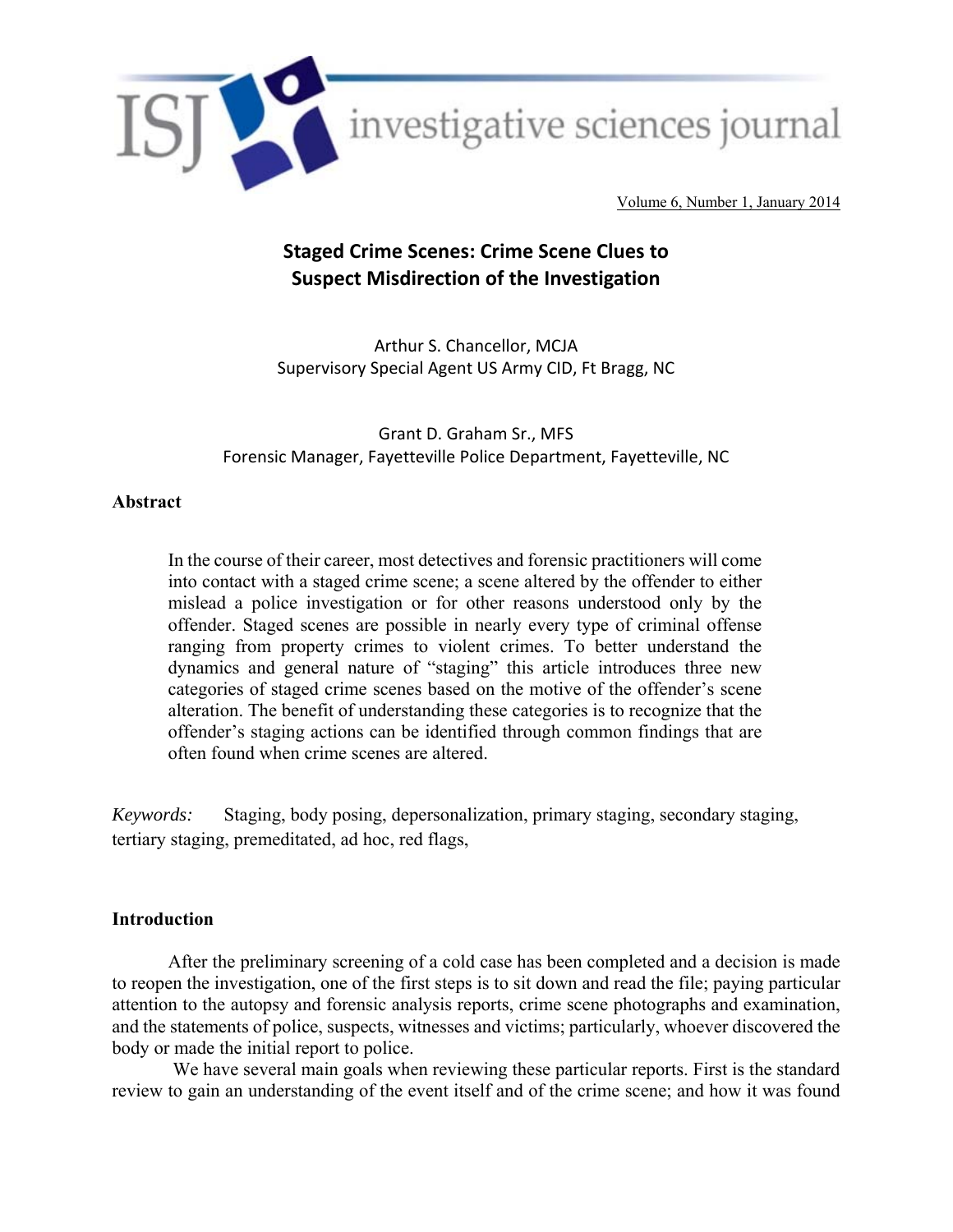

based on the photographs, sketches, various technical reports and lists of all physical and forensic evidence that was identified and collected. The second goal is to examine the scene through the actions and behaviors displayed by the offender and determine what they did before, during, and after the event. These pre-incident, incident, and post incident behaviors can provide important investigative information regarding consistency with statements, physical evidence, conditions, timelines, coincidental behaviors or claims of coincidental occurrences. Any inconsistencies should be verified and may provide important evidence that the offender attempted to alter or stage the scene. This includes the addition, removal, or changing any physical evidence and may include post mortem mutilation, posing the body, or other similar interaction with the victim at the scene. Changing or altering the scene or post mortem interaction with the victim are all examples of staging; and if scene alterations are not recognized during the preliminary investigation it may completely change the interpretation of the crime and cause detectives to develop false theories and go off into misleading directions.

Most detectives have probably come into contact with offenders who have altered a scene; however, most police literature, case studies, and training in this area is really limited to examples of homicide cases in what Geberth defines as *"the perpetrator changes elements of the scene to*  make a death appear to be a suicide or accidental in order to cover up a murder."<sup>1</sup> Although this statement is true regarding an offender's attempts to mislead a homicide investigation, staging can include other activities and different crimes, which may include arson used to cover up evidence at a crime scene or positioning a body in a sexually stylized manner to degrade or humiliate the victim or to shock society. Staging, actually takes on many forms and is attempted for many different reasons; the scene altercation is really only dependent on the offender and the dynamics of each individual event or scene. To better understand the concept of staged crime scenes and "staging" this article takes a second look at the general definitions of a staged crime scene and characterizes these events into distinct categories based on motives and general intent of the offender.

### **General Definition**

One of the problems with the concept of staged crime scenes is the definition as to what exactly constitutes staging or a staged crime scene. In current professional literature there are several variations. For instance; Geberth provides a somewhat general definition by stating, *"Staging is a conscious criminal action on the part of an offender to thwart an investigation.* "<sup>2</sup> The Crime Classification Manual<sup>3</sup> provides a more detailed and specific definition as, "Someone *purposely alters the crime scene prior to the arrival of police. There are two reasons that someone employs staging: to redirect the investigation away from the most logical suspect or to protect the victim or victim's family."*

Whereas both of the previous definitions are generally correct, the authors believe they are also overly broad and do not adequately define or explain the staging act itself, as well as all of the potential offender scene alterations that have nothing to do with misdirecting a police investigation. To enable investigators to better recognize and understand the acts of crime scene staging, this article offers a new terminology to both define and categorize different types of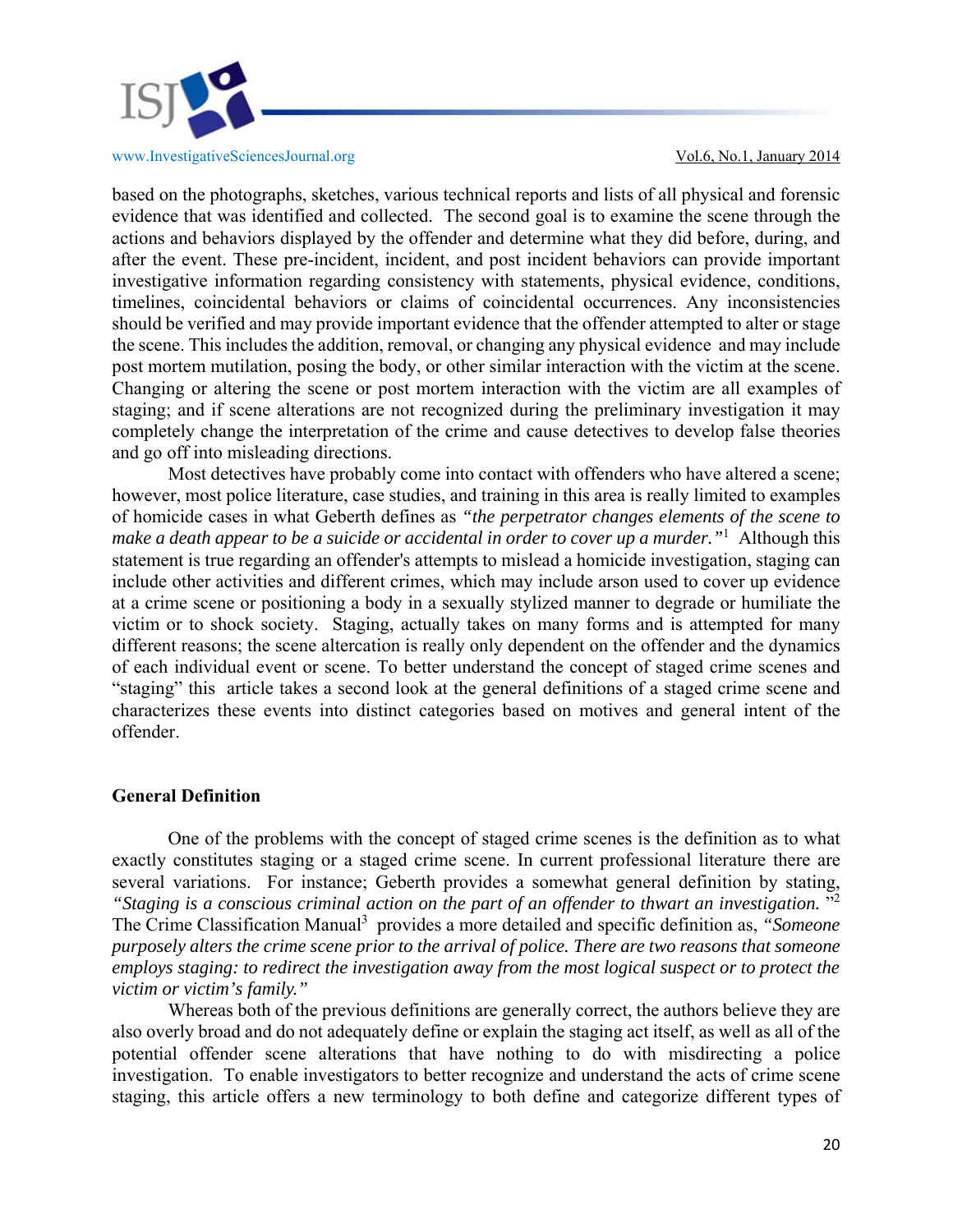staging based on the offender's motivations and behaviors. The combined offender behaviors and motivations place the offender into one of two categories known as *Primary Staging* and *Secondary Staging.* An additional and separate category of scene alteration, which is carried out by someone other than the offender and is not intended to misdirect a police investigation is defined as a *Tertiary Scene Alteration.*

A **Primary** staged scene is defined as:

*An intentional and purposeful, altering or changing of physical evidence or other aspects of the crime scene, and/or providing false information to the police relative to the incident, with specific criminal intent to misdirect or divert a police investigation away from the true facts and circumstances of the crime.* 

The important difference between this new definition and other previous broader definitions are the words *intentional and purposeful* and *with the specific criminal intent to misdirect or divert a police investigation.* This new definition focuses on the offender and their motive behind the scene altercation and should be seen and understood as *perpetrator driven activity*. The second important change in the previous definition involves a very important aspect of misdirection of a police investigation, which is the offender *providing false information to the police*. This is an important element in almost all staged crime scenes because so many times it is the offender that actually reports the crime to the police and must therefore provide an explanation as to what happened, giving them an opportunity to enhance or supplement any scene alteration that may be present with false information they believe will further justify/explain the staged version of events they want investigators to see and believe. In essence, the offender sets the stage for a false reality based on their fantasy of what the scene should look like to represent their version of events. Examples include effort to point out any physical evidence that may be present or missing or offer other explanations as to how the crime was actually committed. Hazelwood and Napier<sup>4</sup> have defined these false statements and efforts to lie to the police to initiate or continue with the misdirection of the investigation as *verbal staging*.

 Based on the individual circumstances of each crime scene, *Primary Staged Scenes* can be further placed into one of two sub categories known as *Ad Hoc or Premeditated.*

## **Ad Hoc Primary Staged Scenes**

An *Ad Hoc* staged crime scene is basically what the name implies; it is an intentional effort to misdirect the police, undertaken or completed by the offender, but without forethought and preplanning. In other words, the staging takes place "*after the fact"* of some crime or event. There are a couple of basic differences between this type of staged crime scene and the others covered later in this article. The main difference with *Ad Hoc* scenes is the clear lack of "*premeditation"* or prior planning and the *impulsivity* involved in the "staging," or actual alteration of the scene. An Ad Hoc staged crime scene would typically result from efforts of the offender to *cover up* criminal acts, omissions, or negligent activity by staging the scene to provide an *alternate*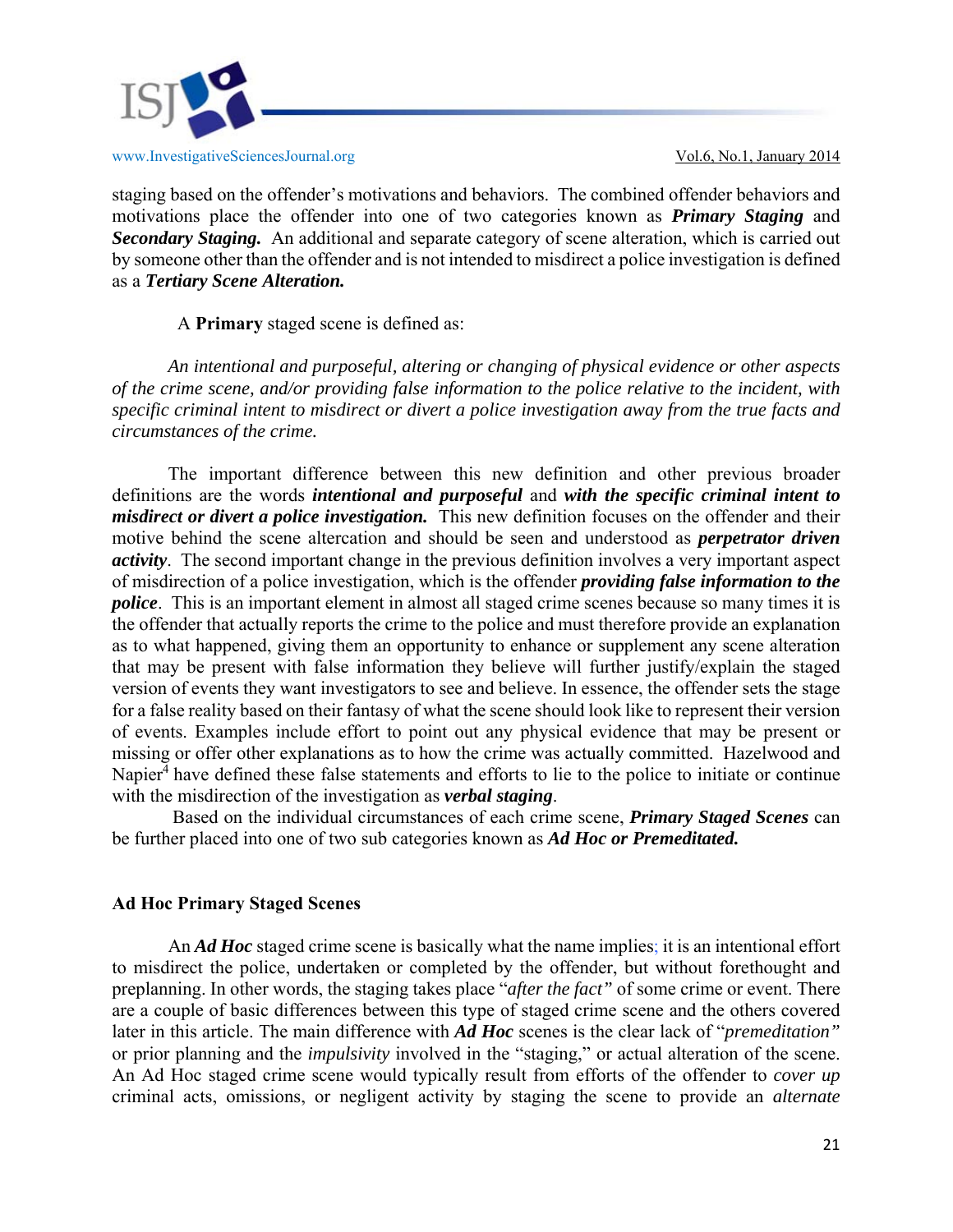

explanation as to what really happened. Therefore, the altered or changed physical evidence and subsequent statements or explanations offered by the offender is almost always related to some type of self-preservation effort to *divert police attention away* from themselves and onto someone or something else.

Often these types of staged scenes do not necessarily reflect added evidence, as much as it reflects missing evidence, and/or an otherwise altered scene. Examples of common *Ad Hoc* staging efforts would include child abuse deaths wherein the offender suddenly and thoroughly clean the residence; temporary removal of other children prior to police arrival; or the victim is bathed, redressed, or repositioned in bed to alter the way the scene and the child would be seen by the authorities. In cases such as drug abuse deaths, the scene might be cleaned up and all illegal substances removed. The victim may then be repositioned to resemble an accidental or natural type death, such as an accidental drowning in a bathtub. On more than one occasion a female victim was removed from the scene, undressed and left out in public and posed in a sexualized manner to resemble a sexual homicide.

One of the better examples of an *Ad Hoc* type staged crime scene is illustrated in the following case example:

## **Case Study #1**

A frantic young couple reported that on the previous evening person(s) unknown entered their apartment and kidnapped their four month old baby from her bedroom. The parents claimed that the father was away working a double shift and the mother had put the child to bed around 9 PM the night the child was kidnapped. When the mother woke up in the morning, she discovered the child missing with the front door closed but unlocked. She immediately called her husband who came right home and called the police. The parents claimed to have no idea what happened to their child and could not think of any potential suspects. The kidnapping report initiated an immediate response from all of the local police agencies.

A detailed crime scene search was initiated, but no signs of forced entry or other physical evidence consistent with the parent's claim were discovered. During the background investigation of the family, relatives and friends reported that the wife was not known to keep a very clean house and there was actual concern about the general welfare of all of their children. Yet, the house at the time of the scene processing was orderly, neat, and clearly had been recently cleaned. The mother's statements to police claimed of spending the previous days engaged in normal family activity and portrayed herself as a normal and caring parent. However, this was not the general feeling of friends and neighbors, who portrayed the mother as neglectful and inattentive to all of her children. Eventually the parents were confronted with the conflicting information and the mother confessed that the child actually died from neglect. The mother had been on the computer almost nonstop for almost an entire week and had never checked on the child. Most likely it had literally starved to death,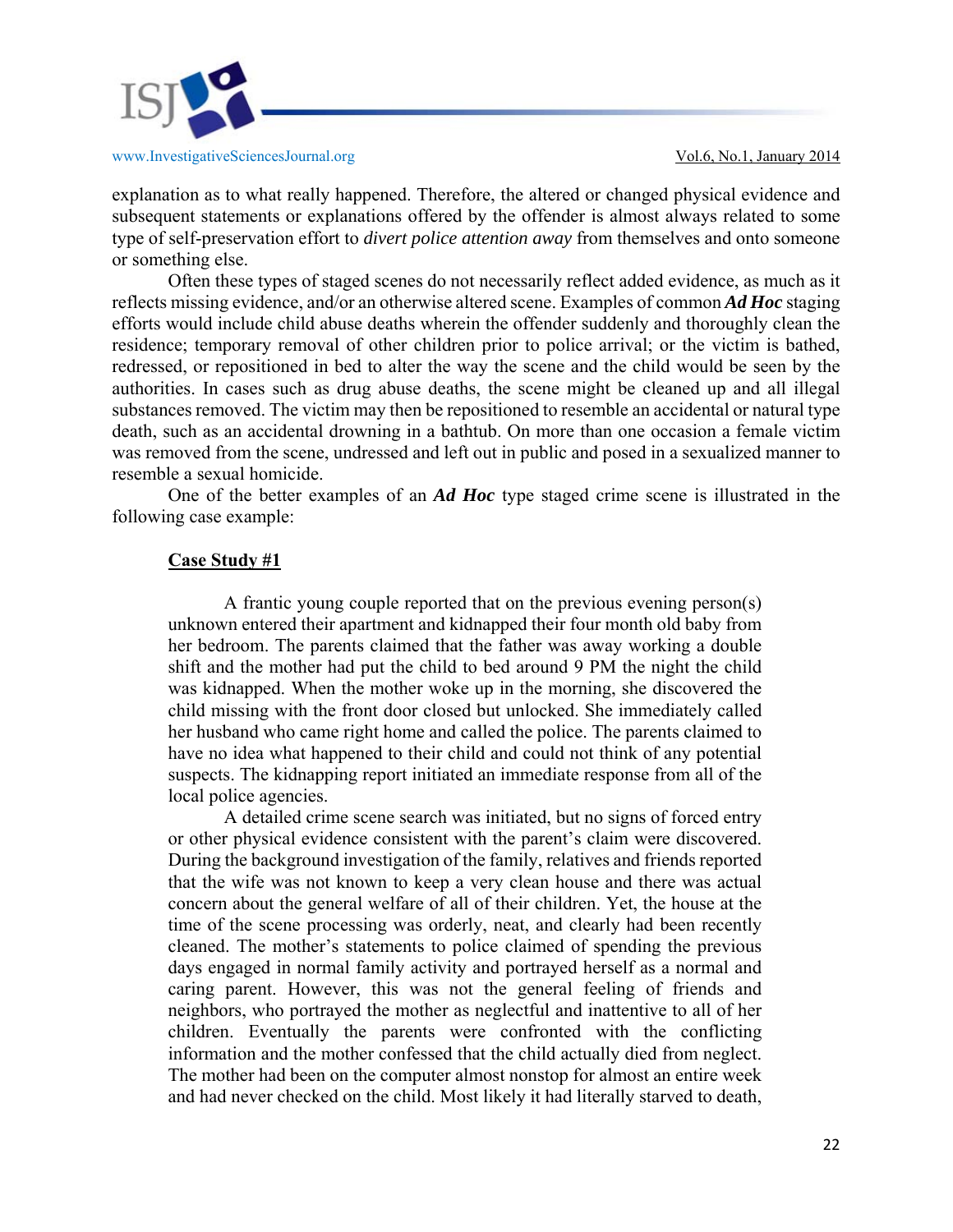

while the mother played on the internet. She discovered the child dead in her crib the previous evening and called her husband who managed to sneak away from his job and returned home. He took the child, wrapped it in a blanket, and then took the child to an open rural area and threw the child's body into a nearby pond where it was later recovered. The husband and wife later plead guilty to various offenses regarding the death and disposal of their daughter.

In the above cited case example, as with many other *Ad Hoc* type staged scenes, the mother had no real intention to murder their child. But, once she made the discovery she had no idea how to explain the child's death. Rather than admitting to any wrongdoing, the mother and father impulsively formulated an "*ad hoc"* plan to explain the child's disappearance and demise. While the husband took control of the child's body, the wife went through and completely cleaned their house from top to bottom. Their decision was an attempt to deflect attention onto an unknown intruder and thus escape or deflect any suspicion, blame and responsibility for their actions.

 Rather than being forced to provide any details, information, or explanation as to what happened, they claimed no knowledge as to the exact circumstances surrounding the event. By maintaining that the mother was asleep and the father wasn't home, they believed they created an easily manageable explanation of events. The *"complainant's"* lack of knowledge or inability to remember what exactly happened is a frequent finding in these types of events because it is easier for the guilty party to maintain their story if they don't have to recount any details.

 However, because the explanation of events are basically created "on the run" and not planned out in any great detail, inconsistencies are usually much easier for investigators to recognize and uncover. One of the key features of this type of staged scene is the nature of the description of events and the "*evidence"* left behind or presented to the investigators at the scene. Interestingly, there seems to be an overwhelming need for the offender who stages an "*Ad Hoc*" scene to paint themselves in the most positive manner by pointing out how responsible they were, what precautions they may have taken to prevent such accidents, or express frustration at the event taking place when they were not around to do something to prevent the occurrence. For those offenders who do place themselves at the scene at the time of the incident, it is not unusual for them to claim a vigorous but unsuccessful physical resistance against an unknown attacker, but was somehow overpowered or injured and could not resist any further.

### **Case Study #2**

A 16 year old girl reported that her boyfriend dropped her off in front of her house minutes before her scheduled curfew. As she was walking towards the house, she was approached from behind by a young man who covered her mouth to prevent her from calling out and then forced her back into the street where a pickup truck, driven by another unknown male pulled up. She was forced into the "extended cab" backseat area of the pickup truck, her head covered by some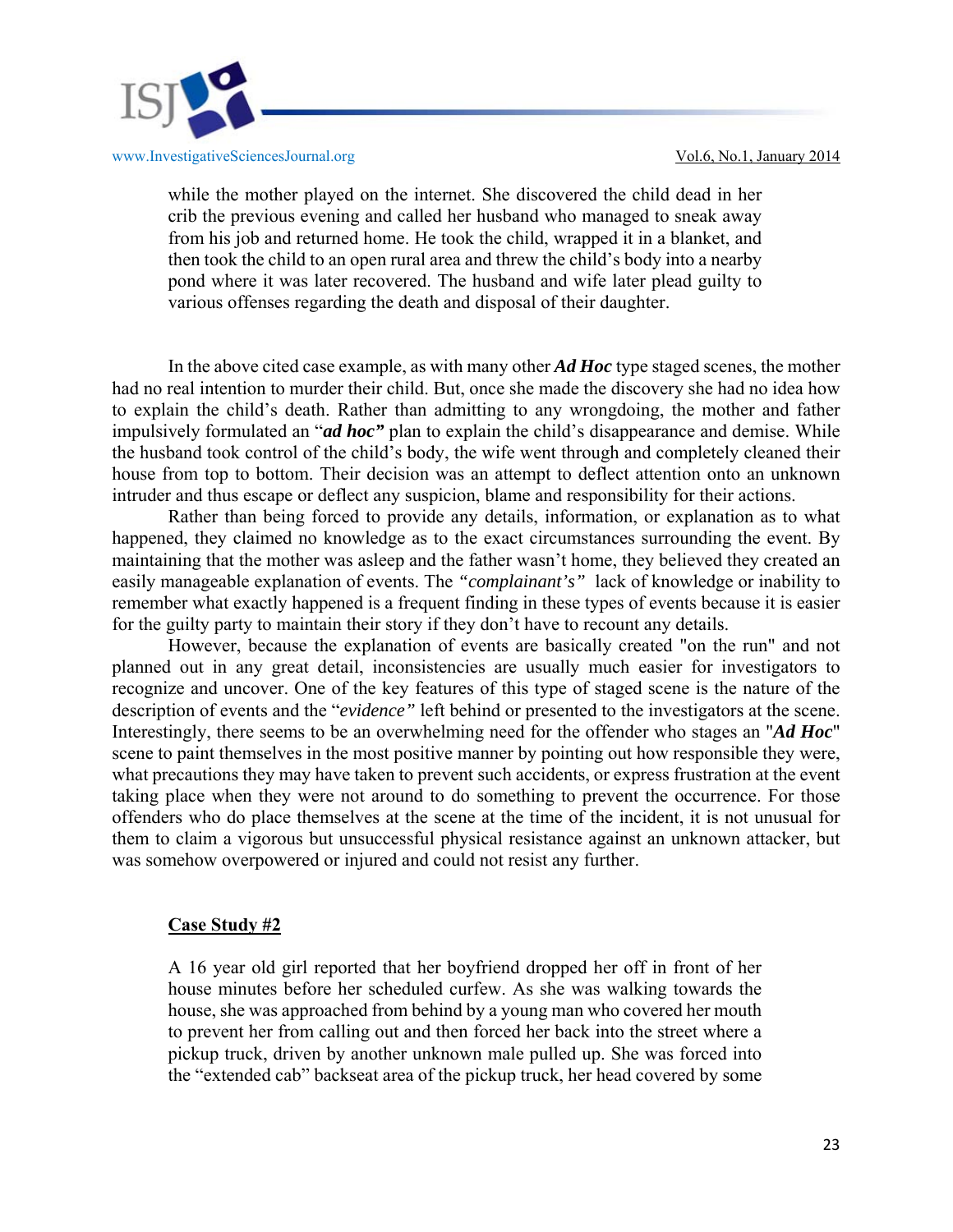

type of clothing articles, and then driven to an apartment complex where she was forced from the truck and into one of the apartments and was raped.

The victim claimed to have physically resisted the assault, but was overpowered by the combined efforts of both offenders. Afterwards she was forced back into the truck and driven to a remote area of town where she was taken out of the truck and raped again. This time however, the victim claimed to have attempted escape by running away, but was quickly recaptured in an open field and the two men then teased and tormented her by dragging her through some grass and mud and then "punished" her attempts to escape by burning her stomach twice with cigarettes. She was eventually released near a convenience store where she called her parents and reported the crime.

As part of the initial investigation the boyfriend was contacted and only after a few minutes confessed that the event did not happen the way the victim claimed. The boyfriend stated that they had actually engaged in consensual sexual intercourse together earlier in the evening. Afterwards, the boyfriend discovered the condom he was wearing had broken open and the girlfriend immediately concluded that she was pregnant. The girl could not face telling her parents that she was pregnant and after thinking for several minutes formulated a plan to stage a rape. In order to stage the rape, she believed she needed evidence of more than one man's semen. Convincing the boyfriend to follow along, the two set out to locate another man to have sex with the girl in order to obtain additional semen. They made contact with two men waiting outside a bar in a pickup truck. The boyfriend offered the girl to them for sexual relations. The men readily agreed and escorted the pair onto their apartment and the "victim" went willingly inside, disrobed and began to have sexual relations with one of the men. However, the process was taking too long for the girl and she demanded the man stop which he did. The girl then got dressed, returned to the parking lot where the boyfriend was waiting in his vehicle and they drove off. However, because the man had not climaxed, the girl still did not have the necessary evidence that she believed was necessary to support her claim of events.

As a result, the two went back to town looking for other possible "candidates." Another man was eventually located outside of a convenience store. The girl approached him with offers of sex and then two went into the nearby bushes and engaged in sexual intercourse and the man climaxed inside her. Now that the "victim" had the necessary physical evidence, the boyfriend dragged her through some mud and grass, and she burned herself on the stomach with cigarettes to validate "torture" by the suspects. The boyfriend had let her out at a convenience store where she called her parents and made the claim of rape. She reported the kidnapping and rape to the police and was able to describe the vehicle the men were driving in good detail, but was only able to provide a basic description of the suspects and did not think she would be able to identify them in the future. Based on the description of the vehicle and statement of the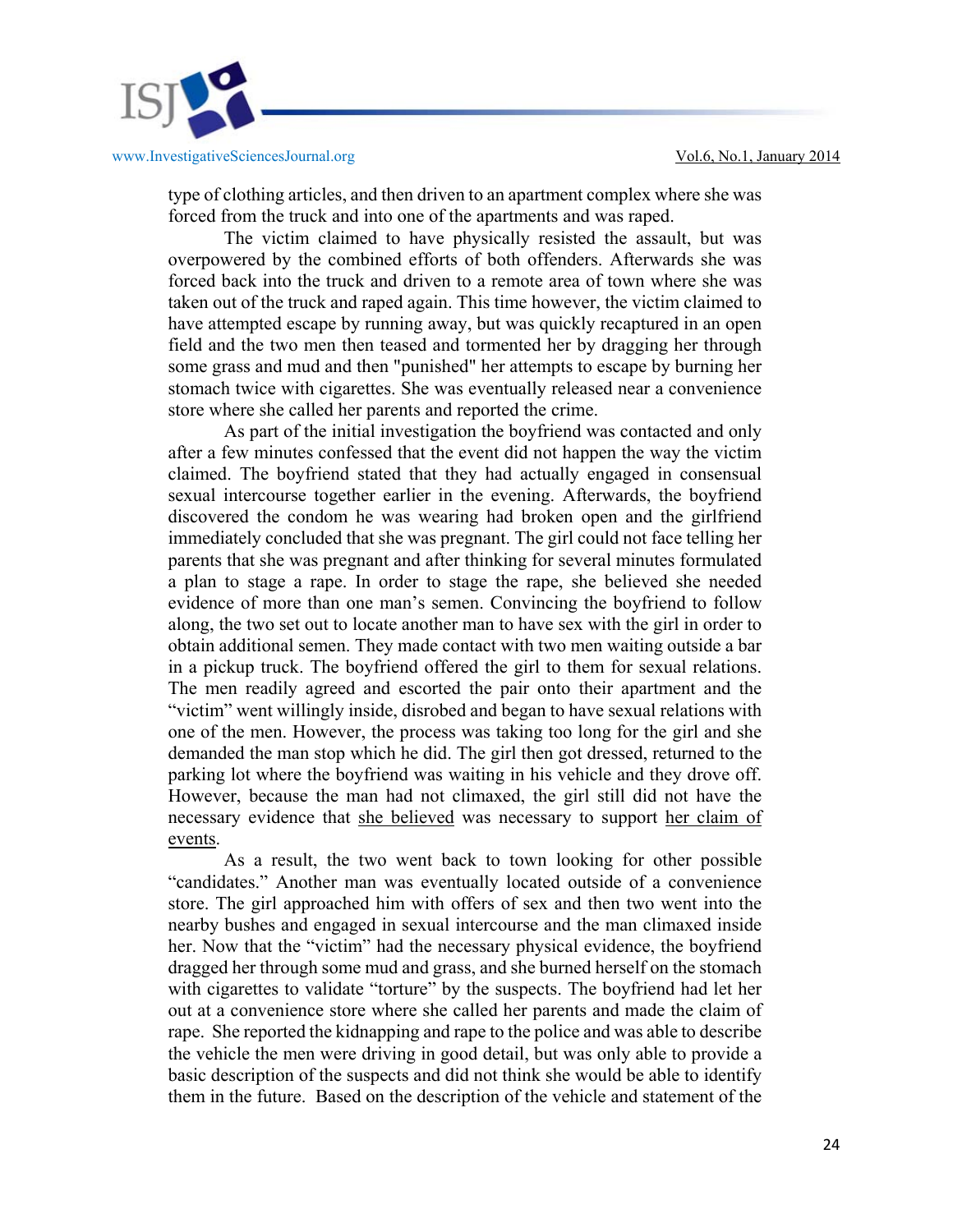

boyfriend, the two men who were approached outside the club were actually located and during an interview confirmed the unusual story.

The previous case demonstrates the *impulsive and unplanned nature* of the *ad hoc* type staged crime scene. The victim's plan, although somewhat more intricate than many, was still made on the run with the intent to deflect blame from the victim and divert attention away from the real events. However, because the victim was not the real victim of a crime, she had to concoct a story in a limited period of time that she thought would be believable based on her limited life experiences. In this case, we can see many of the other markers of an ad hoc type staged scene. These include the victim portraying herself in the best possible light and whatever happened was beyond her ability to control or avoid. According to the victim, she was returning from a date *before* her curfew; she was attacked literally at her own house, by two much stronger males; although she had physically resisted and even tried to escape she was overpowered and could not possibly resist what eventually happened to her. This case was unusual in that the victim wasn't able to use the evidence that was available to her and instead had to "manufacture" evidence through consensual sex with other men. The physical injuries were self-inflicted and amounted to what that the victim thought would corroborate her claim. She relied mostly on the false information provided to the police to substantiate her allegations.

From an investigative perspective, the reported verbal, sexual, and physical behaviors of the "offenders" during the incident did not make sense and cast doubt on her claim almost immediately. What this case study clearly demonstrates is what a victim attempting to make a false complaint or stage a scene is willing to go through in order to deflect attention away from themselves and onto some other person or thing.

### **Premeditated Primary Staged Scenes**

The second subcategory of the *Primary* type staged scene is the P*remeditated*. In direct contrast to the *Ad Hoc* type scenes, the *Premeditated* staged scene may be meticulously planned out ahead of time by the offender and run the gamut from fraudulent burglary or theft reports, to false rape complaints, and even homicides. The important characteristic difference regarding the *Premeditated* staged scene is the amount and type of physical evidence that is often provided to establish what is being portrayed. The evidence provided or the scene alteration is really only limited by the intelligence, imagination, and overall life experiences of the offender. Whereas *Ad Hoc* staging tends to point *away* from the actual act and onto other "unknown factors or persons;" *Premeditated* primary staging tends to have clear evidence that focuses the police "*onto the act"* or event being portrayed. In these cases, the offender wants the police to have a clear understanding as to what happened, leaving little to no chance the evidence will not be found or misinterpreted. It is not unusual in these situations for the offender to be the one that actually points out the evidence to the police to ensure it is found.

In the below case study an offender planned to stage a burglary with the intent of filing a fraudulent insurance claim.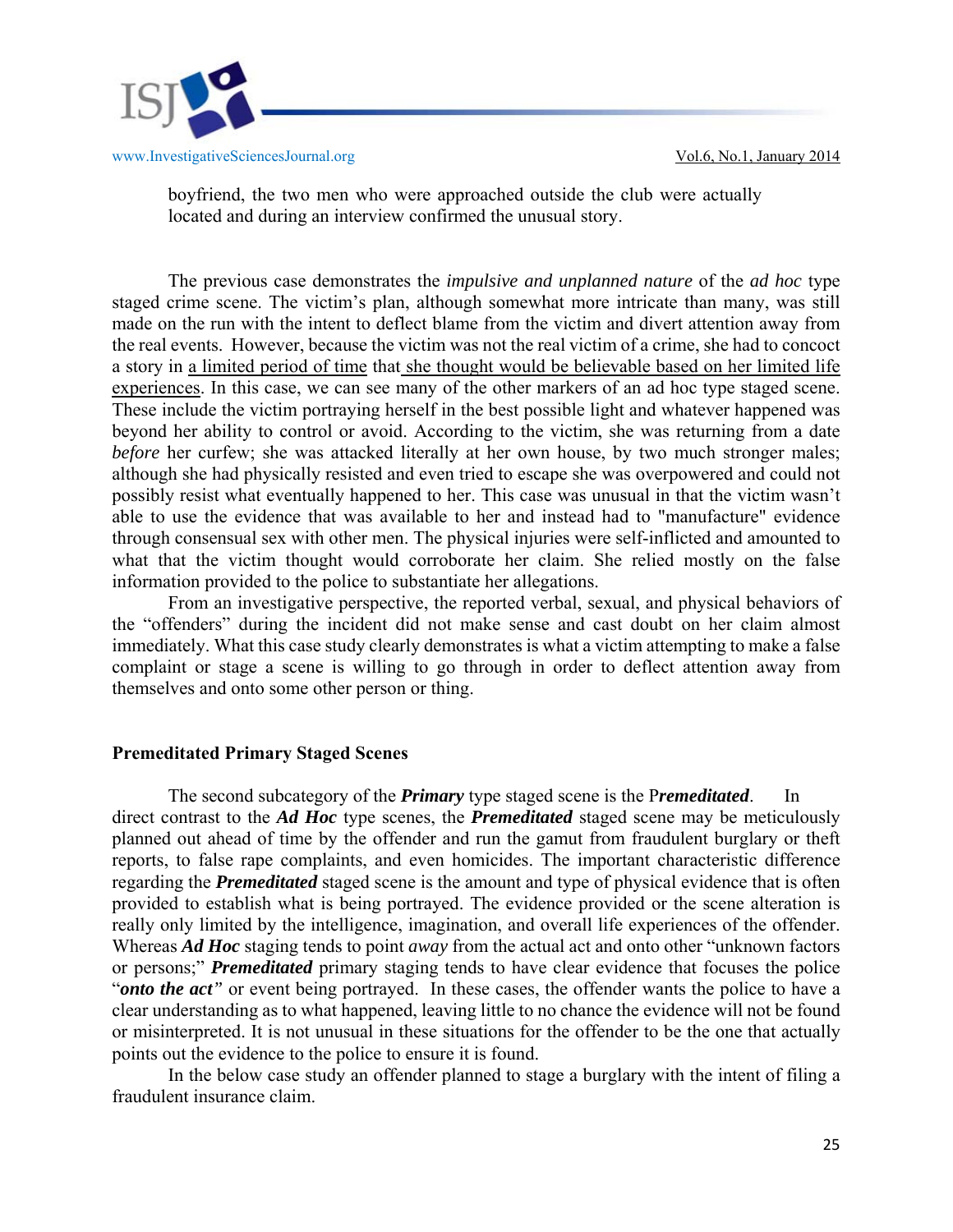

## **Case Study #3**

A student returned to his dormitory following a ten day school break and reported that while he was gone, someone had entered his dormitory room and had stolen a very expensive piece of jewelry and a stereo. The "thief" had also packaged other items, as if ready to steal, but they were apparently left behind. An examination of the scene noted no signs of forced entry to the doors, but the victim believed someone entered through his second floor window. Furthermore, the scene examination noted there was no disturbance of the ground directly underneath the "victim's" window, nor at any other location around the entire building.

Inside the room was an empty stereo cabinet and several large plastic bags full of personal and school items belonging to the victim that appeared as if the perpetrator was going to take them away as well. The victim then brought out a small jewelry box that still had numerous pieces of quality gold jewelry, but claimed an expensive diamond engagement ring for his girlfriend was missing. The plastic bags of personal items were also examined and found to contain a few common clothing items as well as several of his text books. The theft of the stereo and jewelry could be expected, but the theft of the school texts did not make any sense at all as these were neither high valued items or of any particular interest to a lot of other students.

A canvass of the other occupants of the dorm eventually located the "missing" stereo in another student's room. The other student reported that he had actually purchased the stereo from the "victim" several days prior to the school break. It was his intent to take it to a girlfriend's house off the campus but hadn't had a chance to do so. During his interrogation, the "victim" confessed to staging the scene prior to the leaving for break. His intent was to file a claim for his loss with the jewelry store where he had also purchased insurance for the ring. The student was charged with filing a false police report*.* 

In Case Study 3, the "victim" expected a police report would be generated based on his complaint; but never expected anyone to actually do a follow up investigation. He therefore provided what he thought was evidence of a break in; his window was unlocked, his personal property was in disarray and some property was even "prepackaged" to steal, and he reported the loss of a few valuables. In his mind, this was what he would have expected to find if someone had actually broken into his room. The evidence provided was very basic, and tended to focus on the break in and actions of the offender inside the room.

 There is seemingly no limit to the lengths and methods an offender will pursue in support of their premeditated staged offense. The end result of their planning is based on their life experiences, personal interpretation of how the scene and associated evidence should appear to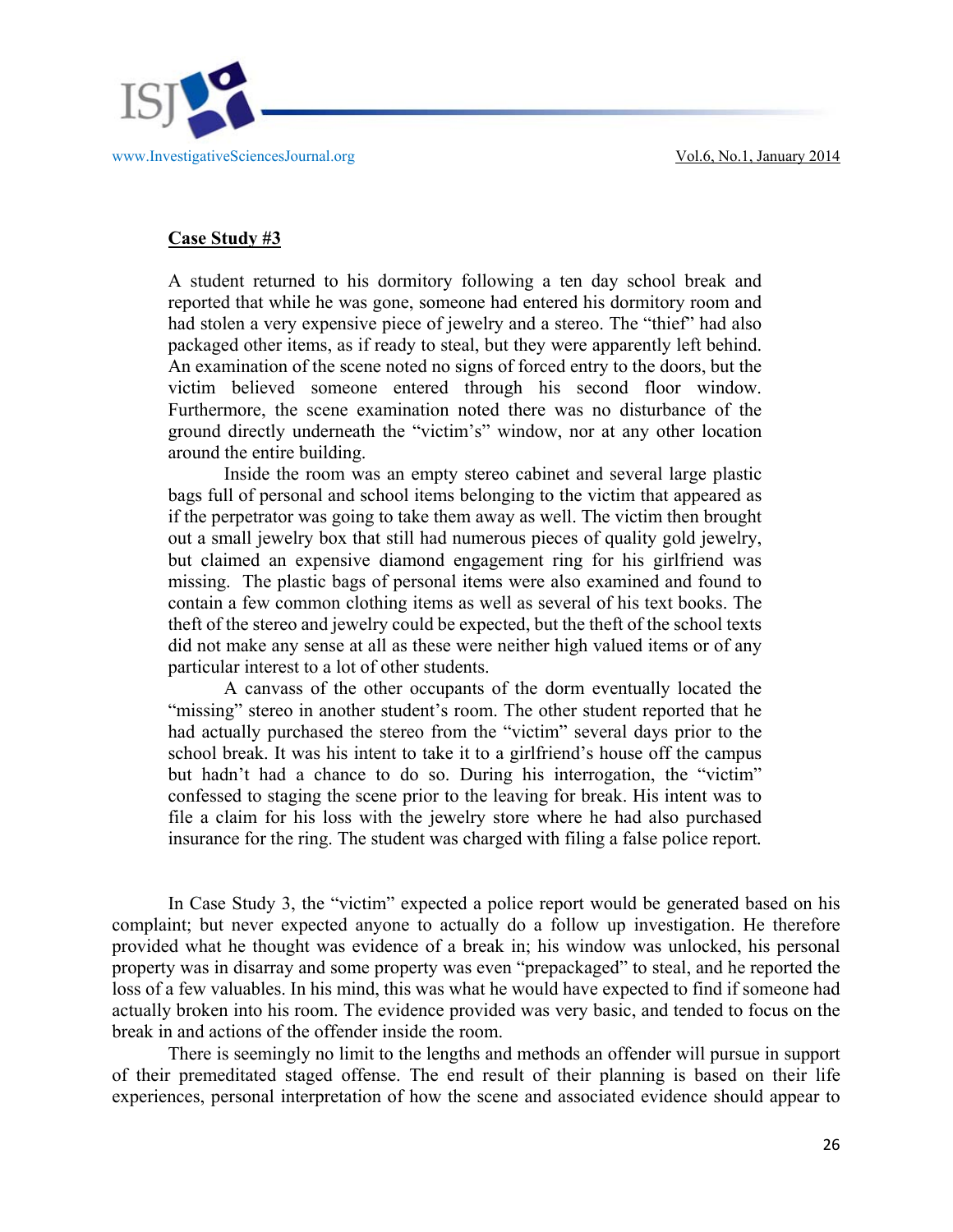

achieve their desired outcome, which is commonly to get away with and sometimes also benefit from the crime as demonstrated in Case Study #4.

# **Case Study #4**

A brother and sister team planned to defraud a major tourist amusement park out of a large sum of money by claiming the sister had been attacked and raped while inside the amusement park. As part of their plan, the sister first had consensual sex with an unsuspecting male partner. The brother and sister then went straight to the amusement park where they walked to a location out of public view. The brother then physically assaulted his sister by striking her repeatedly in the face with his fists and ripping her clothing. Subsequently, the brother left the scene and his sister caught the attention of a park security guard and reported that while walking near a restroom she had been kidnapped, dragged into a hidden area, and sexually assaulted by an unknown offender. The police were summoned and the victim taken to the hospital where she was examined. Semen was recovered during the examination, which tended to confirm the victim's claim of assault. The scheme was undone when the previous consensual partner found out about the incident and he reported to the police to avoid being implicated. The pair were both tried and convicted of filing a false report. Their motive for fabricating the entire incident was a planned law suit against the amusement park*.* 

The premeditation or planning of the above event can be seen by the intended victim engaging in consensual sex hours before the event so they would be prepared with physical and forensic evidence when they went to the amusement park. The last step was only the physical trauma that was inflicted immediately before the report. The two offenders believed the semen found in her body during the medical examination and the physical trauma would substantiate their claims. As we have seen from the two previous examples, some premeditated events are much better planned out than others and the amount and type of evidence provided to stage a premeditated scene, is only dependent upon the offender and their intelligence, criminal experience, maturity, life experiences and motive behind the event.

Since many offenders are not real victims and are likely to have never actually participated in a previous criminal act; the offender often makes a mistake by presenting *"too much*" evidence at the scene in what can be described as **"***exaggeration*." Leaving too much evidence tends to lead to conflicting evidence as to what happened. One common and very simple example of exaggeration is an offender who plans to murder a victim and then make it appear to be a suicide. The victim is then shot in the head and invariably they place the gun into the victim's hands to make it very obvious to the police that the victim shot themselves. In reality, the gun is not always found in the victim's hand, so it's really only important to the police that the weapon used was located in the immediate area of the victim. Of additional importance is the physical condition of the firearm: safety on/off, slide forward or locked to the rear, hammer cocked or forward, and other functional attributes related to the operation of the particular weapon as well as any related trace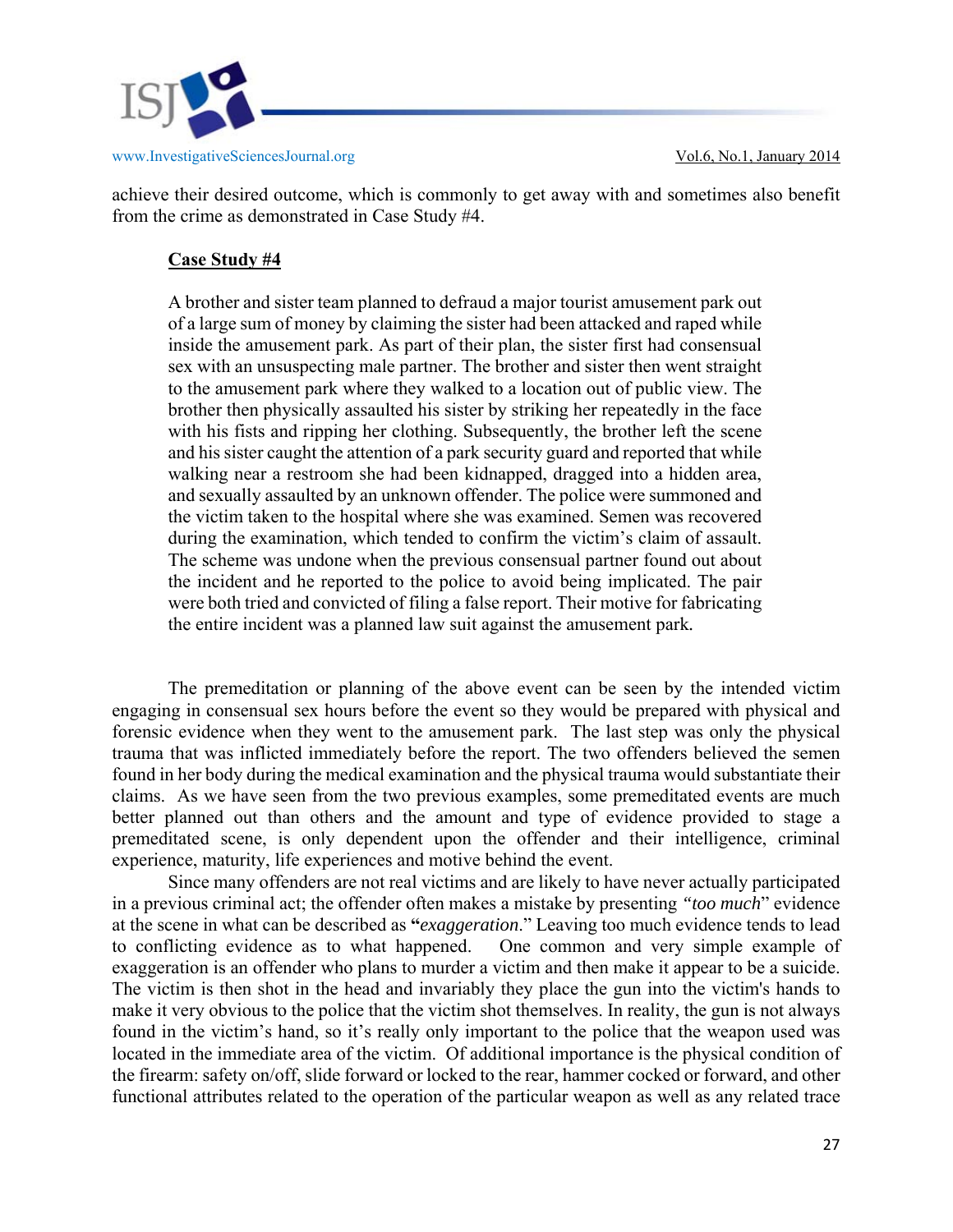

evidence. The condition of the firearm is sometimes overlooked and can be an important indicator that a scene has been staged.

In addition to providing an overabundance of physical evidence, the offender may design a scenario or explanation that attempts to play upon perceived police and societal prejudices and offender stereotyping. An example of this effort to play upon a perceived police prejudice is seen in the well-publicized case of Susan Smith from South Carolina who falsely reported that an unknown black offender car jacked her vehicle with her children inside. In addition to the sympathy generated by the kidnapping of a young mother's children, Smith played on the perceived police and societal prejudices by identifying the offender as a black male. In reality she drove her vehicle to a lake and with the children inside, allowed the vehicle to submerge into the lake and the children were drowned.

As stated previously, staging appears across the full spectrum of crime, but there are three crimes or events that are used as themes to misdirect the police investigation more often than others; these are the *interrupted burglary or home invasion, suicide, and sexual homicides. S*o whenever the investigator is confronted with these crimes a careful look for any signs of a false report or staged event should be considered.

All of the aforementioned case studies for primary staged scenes, whether they are a*d hoc or premeditated*, provide a very important key to an offender's understanding of the police investigative process: As such, the suspect's staged scene and the false story are not generally designed to last through a long term investigation; rather, the main goal is to get through the initial police observation of the scene and the preliminary criminal investigation without arousing any suspicions. If they are successful, there is actually a very good chance there will be no follow up investigation and their version of events will be accepted; therefore they will get away with their crime.

When looking at a cold case, there is also a third goal behind reviewing the initial crime scene and preliminary investigative reports; this is to identify the motive or the reason behind the crime. From an investigative perspective, once we understand the motive we can then start to identify or narrow down a possible suspect. Whenever the motive of the crime cannot be clearly established we look very carefully at the scene for any evidence that the scene may have been staged and the investigation misdirected from the outset of the preliminary investigation.

One of the more common scenes is a homicide that is staged to resemble a home invasion or interrupted burglary. In these cases, the scene has been altered to resemble someone rifling through the scene looking for some valuables. The problem many times in cold cases is there appears to be multiple or even conflicting motives noted during the investigation.

As an example of multiple motives one only has to look at the JonBenet Ramsay case wherein the 6 year old daughter of a wealthy businessman was murdered inside her home. But the parents first reported that the child was abducted based on a three page ransom note. Yet, hours later in a search of the residence the victim was found deceased in a room in the basement. Her discovery inside the house is curious as she was found with a ligature around one of her wrists as if she had been at one time been bound, It is unclear why the offender would have to tie up a 6 year old in order to maintain control over her. She also had suffered a skull fracture and died of ligature strangulation. Since many other indicators of staging existed, the immediate question was; if this was a kidnapping, then why leave the body behind to be found? If the motive was murder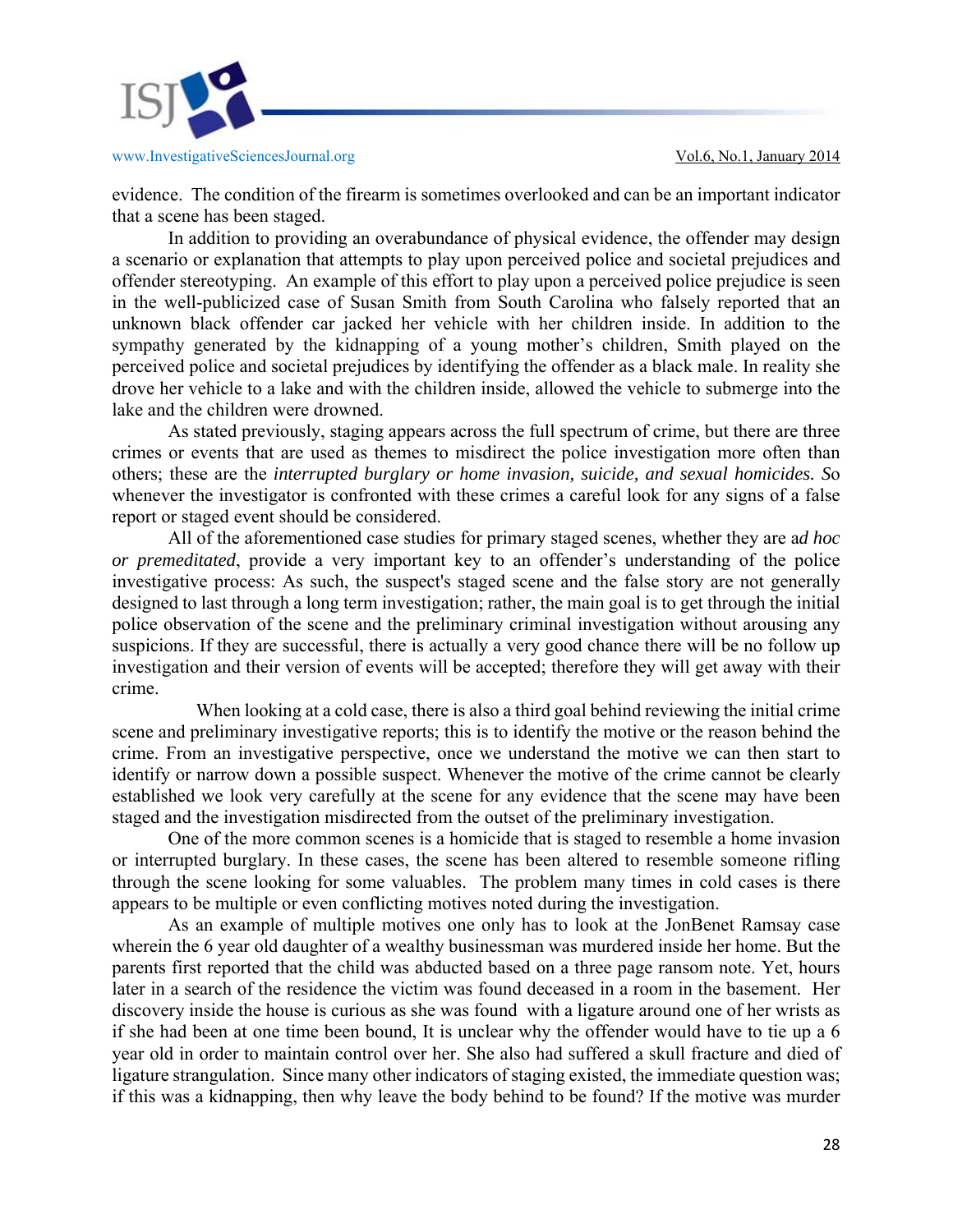or even sexual assault of the child, then why leave the hand written note behind which gave the police their only real forensic evidence. Moreover, the *presented* offender was so clever they entered the house at some point (which was never really established) went up to the second floor of the house, removed the child without causing her to wake or call out, then take the child down two flights of stairs where the body was found. At some time after she was removed from her bedroom, the child experienced some severe blunt force trauma and was strangled and left in the basement. The offender then left the scene and was so resourceful that they left no signs they were inside the house. But, the same offender was so unprepared that everything used in the commission of the crime originated from the scene. The hand written note was written from a pen that was recovered by police inside the kitchen and came from a writing tablet that was also in the kitchen area. The ligature and piece of wood used as a garrote also came from the house.

The last question we always ask in this case is exactly what was the motive behind the entire incident? Sexual assault? Kidnapping? Murder? Even today, the exact motive behind the entire incident is still unclear, therefore this case and other similar cases should be looked at as a staged scene.

Hazelwood and Napier<sup>5</sup> identify the issue of recognizing the motive very clearly: "*In staged scenes the investigator is confronted with the necessity to determine the motive for two different behaviors. "(1) The original act that necessitated the staging and (2) The staging itself."* Hazelwood and Napiere continue to say: "In staged crimes, learning the motive will more often than not lead to the person responsible." Thus, establishing the motive not only helps to determine the scene has been staged, but also leads to discovering the impetus leading up to the staging, ultimately leading to identifying the offender.

So, from an investigative standpoint the first task is to recognize that the scene was staged or the crime did not happen in the manner reported. We then have to look at the original crime and who would is most likely to be considered a suspect. For instance, if we determine the victim did not commit suicide as the scene initially indicated; we now have to look at the event as a murder and shift our attention to determine the motive behind the murder and who is likely to benefit or would have a reason to commit the crime. So many times in cold cases we see signs that the detectives first did not recognize the scene may have been staged or if they recognized the scene was staged did not follow-up and focus in on the original crime itself.

One of the last goals in reviewing the file is to look at all of the verbal, physical, or sexual behaviors displayed by the offender before, during, and after the crime. In looking at their behavior, we are hopefully picking up many clues of the offender's intelligence, life experiences, criminal sophistication or criminal experience. Considering these behaviors in combination with the motive will tell us a lot about the offender, or will present inconsistencies that point to a false report or a staged scene to misdirect the investigation. Again, one of the better examples is in the JonBenet Ramsay case where we have a dichotomy of offender behaviors that typically points to a staged scene or false report.

In the JonBenet case, we are presented with a suspect that displays organized offender behavior by being so intelligent and organized to be able to enter a residence, remove a child from her bedroom, commit a murder, hide her body, and then leave the residence without leaving any sign or evidence of their presence. Yet, this same offender is so disorganized and unprepared to commit the crime that everything used to commit the crime and leave the note originated from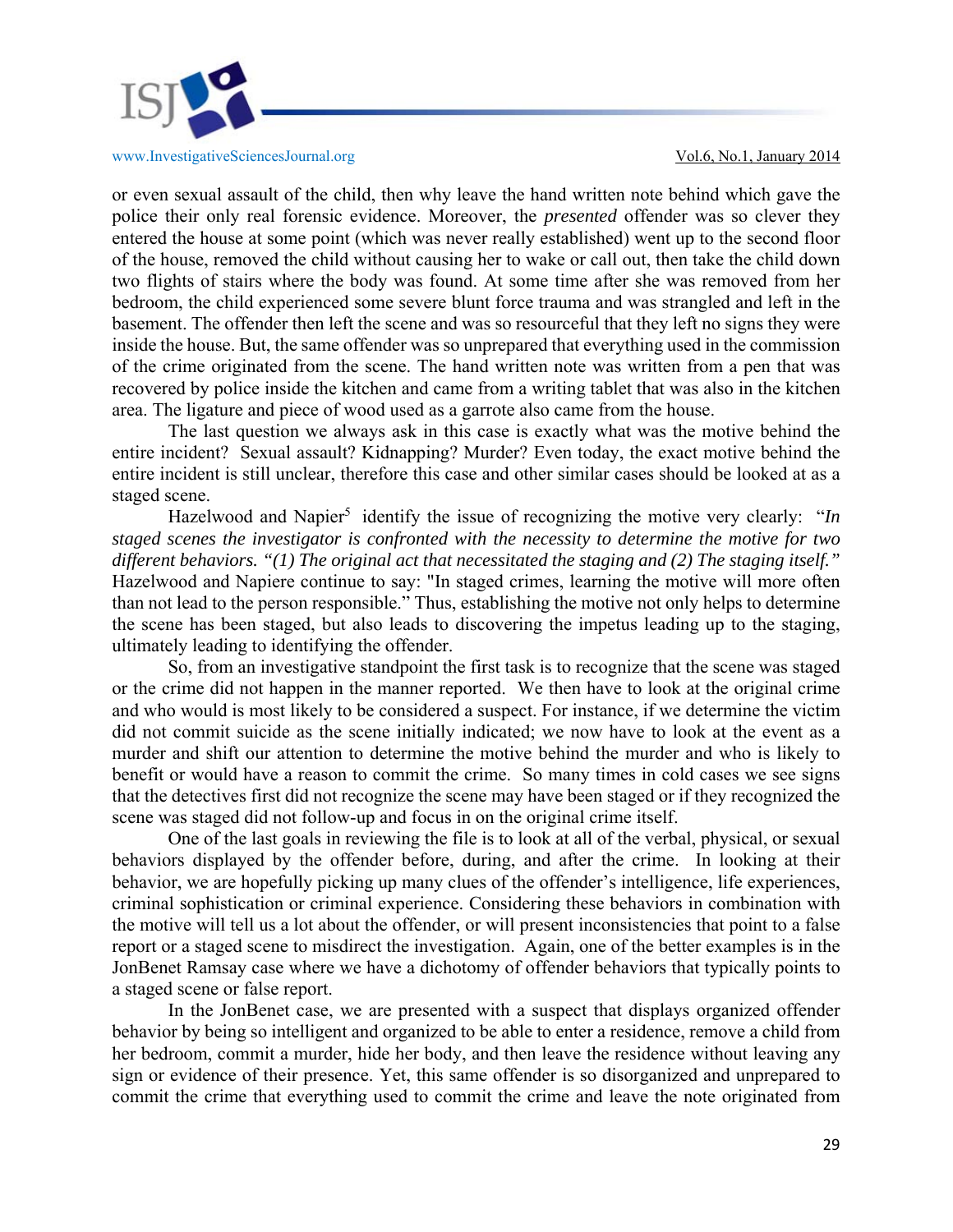

within the crime scene. Also, with all of this work and effort the real motive for the crime cannot even be determined.

Showing *proprietary interest* during the crime is another inconsistent offender behavior during normal criminal acts. An example of *proprietary interest* shown by the offender is a murder scene where the wife is killed and her possessions are thrown around, ransacked, or damaged. Yet, in the same house the husband's personal property is left untouched. It appears as if the offender wantonly destroyed or had little concern over the wife's property but exercised care not to damage or even disturb the husband's property. Many times, at the end of the scene examination or case review that detective may find that despite the appearance of forced entry or ransacking of the scene, the only real crime that was committed was the murder of the victim.

### **Secondary Staging**

There are many other offender behaviors encountered at crime scenes that can be grouped into the general concept of "staging," but are *not* intended to misdirect a police investigation or divert attention away from the offender. The difference with these types of scenes is the absence of motive to mislead or deceive; rather the impetus for the scene alteration is more closely related to the psychological and crime scene signature aspects of the offender. Such change in provocation for this type of staging behavior requires a different perspective when examining the scene, and thus a different definition in which to classify these events, known as Secondary Staging and is defined as:

*The intentional alteration or manipulation of the crime scene or the victim by an offender that is unrelated to misdirecting or diverting the police investigation.* 

Such alteration takes in a very wide range of possible offender behaviors from simple acts such as placing something over the victim's head, to posing the victim into sexually provocative or embarrassing positions, insertions of foreign objects into the body, or other post mortem mutilation of the victim. These actions may be a part of fulfilling the offender's fantasy or intended to shock and offend society, humiliate or degrade the victim, or even for some other ritualistic or symbolic meaning only understood by the offender. In Secondary Staging, the scene alteration is performed strictly for the benefit of the offender. Three common examples of secondary staging are known as d*epersonalization, body posing, and symbolic/ritualistic.* 

### **Depersonalization**

Perhaps the most common and easily recognizable example of Secondary Staging is depersonalization, defined by Geberth<sup>6</sup> as: "The actions taken by a murderer to obscure the *personal identity of the victim. The face may be beaten beyond recognition, or the face of the victim may be covered."* Since the head and face are the most recognizable aspects of our normal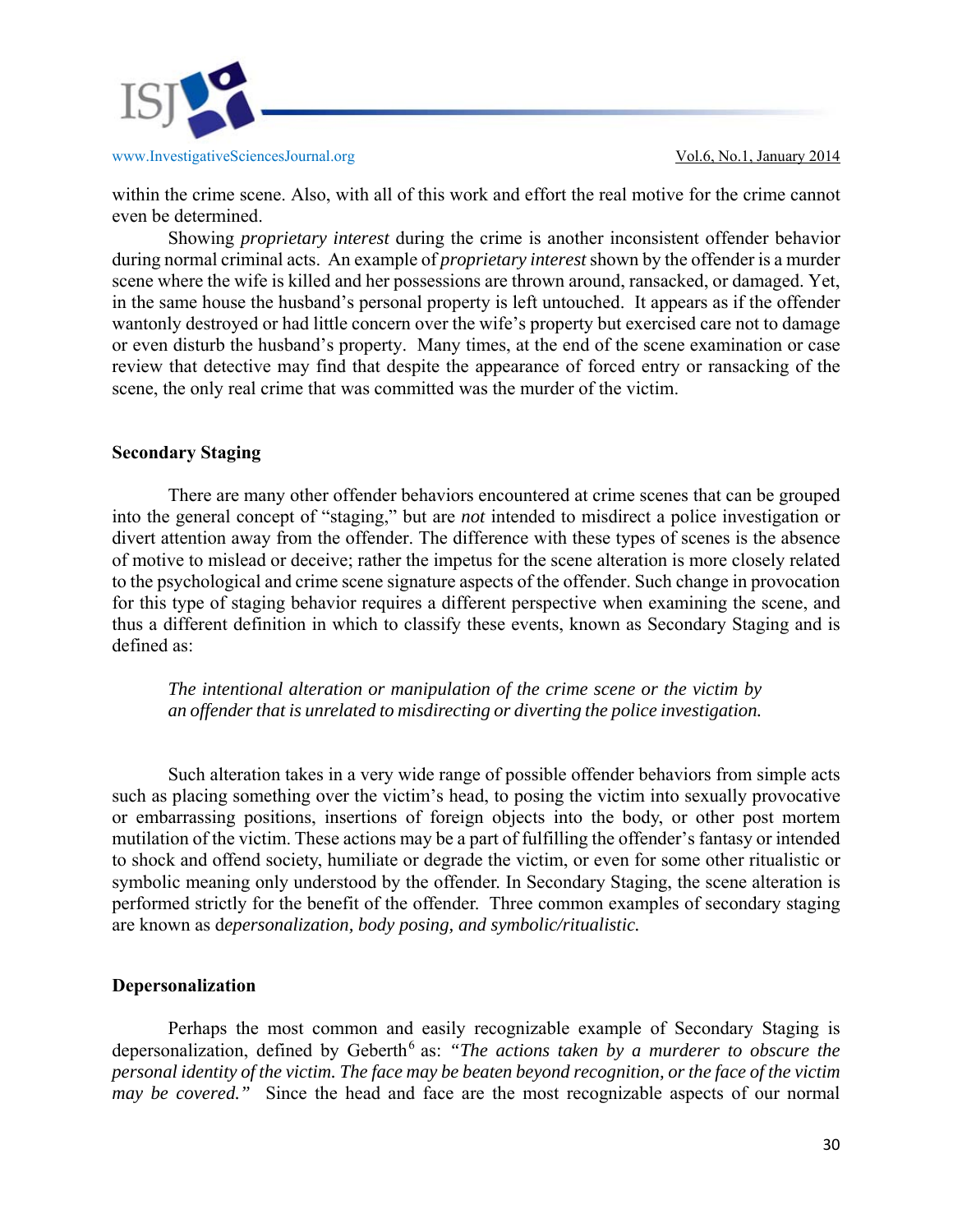

appearance, when covered, the victim is transformed from a person the offender may know, love, or had a personal relationship with to just an anonymous body. This behavior of covering the face of the victim by some item at the scene has been interchangeably used in professional literature staging*, depersonalization* or *psychological undoing.* 

Other more extreme examples of depersonalization include post mortem mutilation of the victim's body and typically involve the face or in some cases the actual removal of a woman's breasts or genitals also referred to as defeminization, defined by Geberth<sup>7</sup> as *"divesting of female quality or characteristics*." These more extreme actions are seen as a way to essentially change the victim into a non-person or to *depersonalize* them.

# **Body Posing**

Body posing is perhaps the best known, most recognizable, and probably the most documented example of crime scene staging; likewise, the vast majority of professional articles on criminal investigative analysis, offender profiling, and crime scene signature analysis involve this aspect of this type of offender behavior. Although they are extremely well documented and studied, they really only make up a small percentage of all homicides. Different efforts to determine the frequency of these incidents by Keppel and Weiss,<sup>8</sup> Hazelwood and Napier, <sup>9</sup>and Geberth<sup>10</sup> have all agreed that they are actually very rare occurrences. Generally speaking, these events tend to take place within the context of a sexual homicide, which Geberth<sup>11</sup> has defined as a scene where there *"….is evidence of sexual activity observed in the crime scene or upon the body of the victim."* Geberth further stresses that a "*sexual homicide is not a case with just sexual overtones, but is the overriding motive for the death*. *The term "posing" in the context of a sexual homicide is deliberate offender efforts to manipulate or pose the victim into a sexually provocative position within the crime scene…."* Because the nature of the crime involves positioning the victim into sexually provocative positions and may include elements of bondage, insertion of foreign objects, or post mortem mutilation, they tend to be well publicized and studied.

Prominent public placement or display and body posing of the victims is another example of a *Secondary Staged Scene*. One of the best known examples would be the Hillside Strangler serial murder investigation during the 1970's in Los Angeles, Ca. In those cases, female victims were kidnapped, raped, sadistically tortured, and then murdered. Their bodies were then transported to residential neighborhoods, and left naked in public areas where they were found by the neighborhood residents. The bodies were clearly left to humiliate and degrade the victim as well as to demonstrate the offender's power and the incompetence of the police. Each succeeding placement of their victims added to their sense of power and accomplishment, while continuing to emphasize the inability of the police to catch them.

The common thread prevalent in these behaviors with regard to crime scene staging, is the "staging" activities *are not intended to misdirect* the police investigation; more notably, as previously stated, they are intended through some internal or psychological motivation to *shock and offend society, humiliate or degrade the victim, or for some other symbolic reason only understood by the offender.*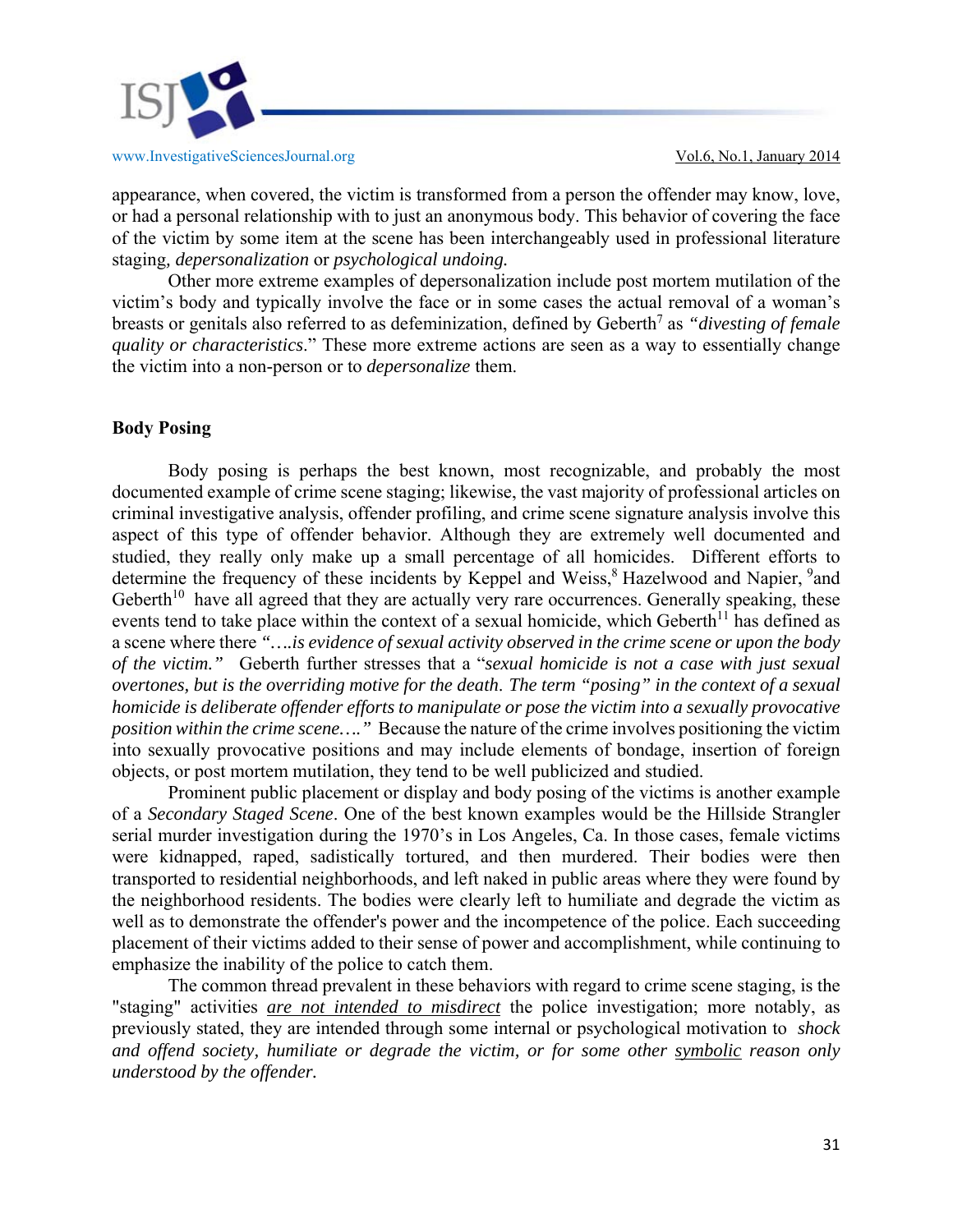

### **Symbolic or Ritualistic**

The third general example of secondary staging are those scenes that are staged or altered for some symbolic or ritualistic reasons by the offender for reasons other than to fulfill a fantasy or misdirect a police investigation. One example is the famous case of John List.

### **John List case study**

On November 9, 1971 List methodically killed his entire family including his wife, mother, and his three children. He initially shot and killed his wife and mother and then as his children came home from school he murdered each one. List went to the bank and closed his own and his mother's bank accounts, and then placed the bodies of his wife and children on sleeping bags next to each other, with rags/towels covering their faces, in one room of the house and attempted to clean up the scene . He also wrote a five-page letter to his pastor explaining why he had murdered his family leaving instructions for their cremation and religious services. List was experiencing financial difficulties making only \$5000 dollars for the year and foreclosure proceedings had begun on his home. In his other notes he confessed that he killed his family to spare them from experiencing poverty as well as sparing them from ever losing their souls from the evil influences in the world. To delay discovery of the bodies and his crime he had stopped milk, newspaper, and mail deliveries saying the family was going to North Carolina for a few weeks. The bodies were eventually discovered almost a month later, all lying next to each other with religious music playing over the home's intercom system.

In the above case, the scene was altered after the victims were killed and all moved to one room where they were all together and then symbolically laid out next to each other with religious music playing in the background and wrote notes confessing to the murders. But, the staging was not related to misdirecting the subsequent investigation; rather it was an example of *symbolic* staging that List felt the need to arrange for his own personal reasons.

When discussing ritualistic crime scenes, many times we tend to associate them with the occult, satanic ceremonies, or some other religious reasons. However, *ritualistic* also refers to instances where the offender's crime scene behavior is repeated and noted from one scene to another. This example of *ritualistic* behavior is also known as the crime scene signature wherein the offender implants his individuality into the scene through his own repeated behavior. This repeated behavior may be realized by how or where the victim is posed and through the various types of post mortem offender behaviors at the scene and the offender's interaction with the victim.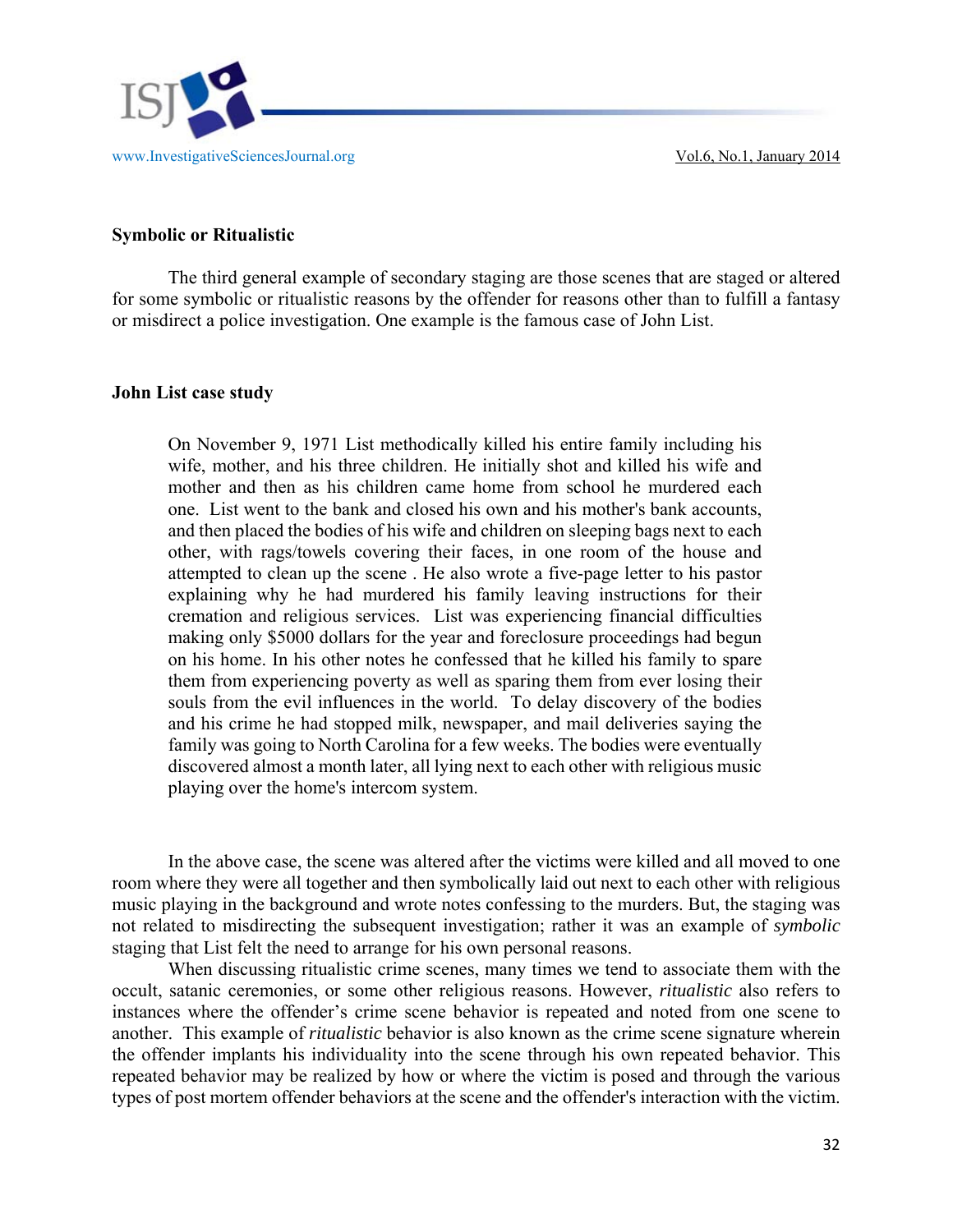

Thus, recognizing the presence of Secondary Staging can lead to identifying some of the best individualistic offender behavioral evidence. If similar behavior is repeated in any additional crimes, this may be the basis of recognizing or identifying the offender's particular crime scene signature and potentially linking cases together.

It is important to consider that not all sexually staged scenes fall into the category of Secondary Staging and that the theme of "sexual connotations" may be used as a ruse by the offender cover the true nature of the crime; thus, bring us back to the motive of specific criminal intent to mislead the criminal investigation in Primary Staging. As such, staging a murder scene to resemble some type of sexual homicide by removing some of the victim's clothing, posing them into a sexually stylized position, or insertion of a foreign object into the body is a very well established theme. So much so that any instance where the death appears to be sexually motivated should be carefully examined for signs of staging. In many instances, when reviewing a cold case in what the initial detectives believed was a sexually motivated crime, there may be clear signs of staging, basically because of the lack of corresponding offender behavior that is consistent with a true sexually motivated crime. .

 In the case of those scenes that are staged to resemble a sexual homicide, the correct categorization would be of an ad hoc or premeditated scene rather than a sexual or symbolic staged scene, since the purpose was to misdirect the police, rather than to humiliate or degrade the victim.

### **Tertiary Scene Alteration**

There is one last general aspect of scene alteration that needs to be considered when it is carried out by family members, or other persons that may initially find a body in an embarrassing or degrading situation, seeking to spare the family or the victim any embarrassment. Geberth is very clear on this point stating, "*Staging should not be used to describe the actions of a family member who may innocently cover or redress a loved one found nude or who has died in an otherwise embarrassing situation*." 12

Although unintentional and non-criminally motivated actions could potentially change the nature of the scene, they do not fall into the Primary or Secondary "staging" definition unless there was a "**specific criminal intent or purpose**" behind the scene alterations. Such potential criminal intent could be established, for example, when a suicide scene is intentionally changed to resemble a homicide or an accident to insure that the "victim's" life insurance policy with a suicide clause will still pay.

The other Non-Criminal Alteration; i.e. accidental, incidental, or innocent change to the original crime scene by family members or other witnesses, are better referred to as **artifacts.**  Here, the artifact may be something altered or added to the scene after the fact, but has no real evidentiary or behavioral value and has no criminal intent to mislead or Secondary Staging motives. The term for these types of actions is **Tertiary Staging** which is defined as**: An alteration or change to the scene made by someone other than the offender, that is incidental to the crime and done without specific criminal purpose or intent to misdirect the police investigation.**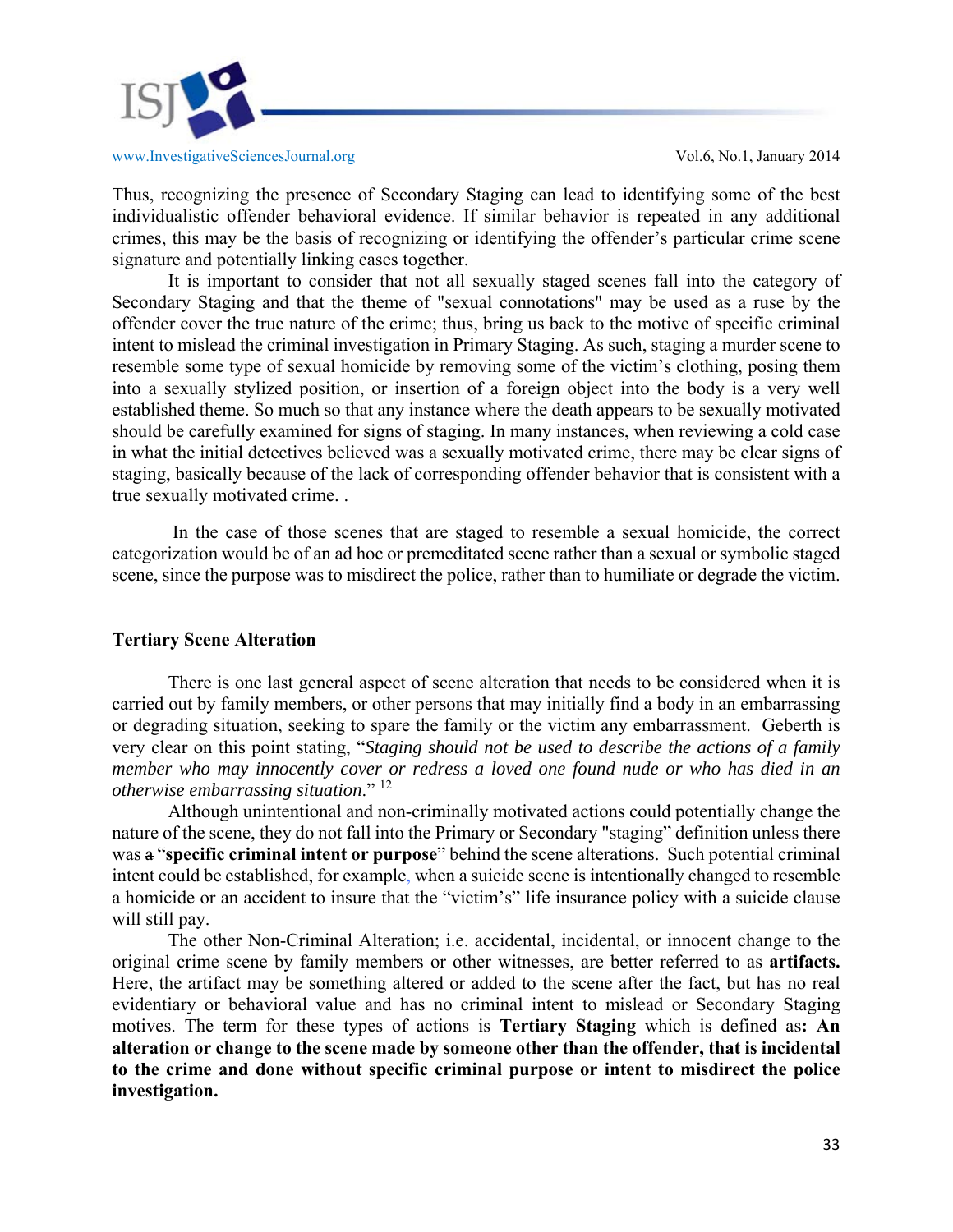

Because **tertiary scene** alterations are generally not completed by the offender, such activity should be identified and clarified, but generally has no other real evidentiary or behavioral importance. The importance in identifying this type is staging is to discover the true nature of the actual crime and insure the investigation is not side tacked.

## **Conclusion**

There is very little statistical data available to determine the actual number of staged scenes that are attempted each year and due to the nature of these types of incidents, it is difficult to gather data. Most of the information collected on this subject therefore is based primarily on the personal or antidotal experiences of detectives or authors of professional literature. However, a recent study completed by Schlesinger et al (2012), completed a review of 946 homicides supplied by the FBI Behavioral Science Unit from across the US and found 79 cases or 8.35% were staged to misdirect the criminal investigation, or Primary Staging. Alternatively, 91.64% of the cases reviewed (867) were not staged to mislead police.

Of the Primary Staged scenes in this study  $25.31\%$  (20 cases) used arson as the staging method. Verbal staging, defined in the study as filing a false missing persons police report to cover the murder, occurred in 21.51% (17) of the cases. The study went on to further classify 17.72% (14) as burglary/robbery/breaking and entering themes, 13.92% (11) as accidents, 7.59% (6) as suicides, 5.06% (4) as homicide-suicide, and one case (1.26%) Primary Staged "as a sexual homicide by exposing the victim's genitals."

Although this study gives great insight into the prevalence of staging, it is limited to homicide investigations. What's abundantly clear is that staged scenes are and will continue to be an investigative issue that effects the fact finding outcome of a criminal investigation.

The ability to recognize attempts of misdirecting the police at the earliest stages of a crime or preliminary investigation provides a greater understanding of what may have actually happened. This type of information is invaluable for investigators as they develop their case. When looking at cold cases we always look at the possibility that the original theory of the crime and how the case was investigated, was based on a staged or an altered scene and false information to support that alteration.